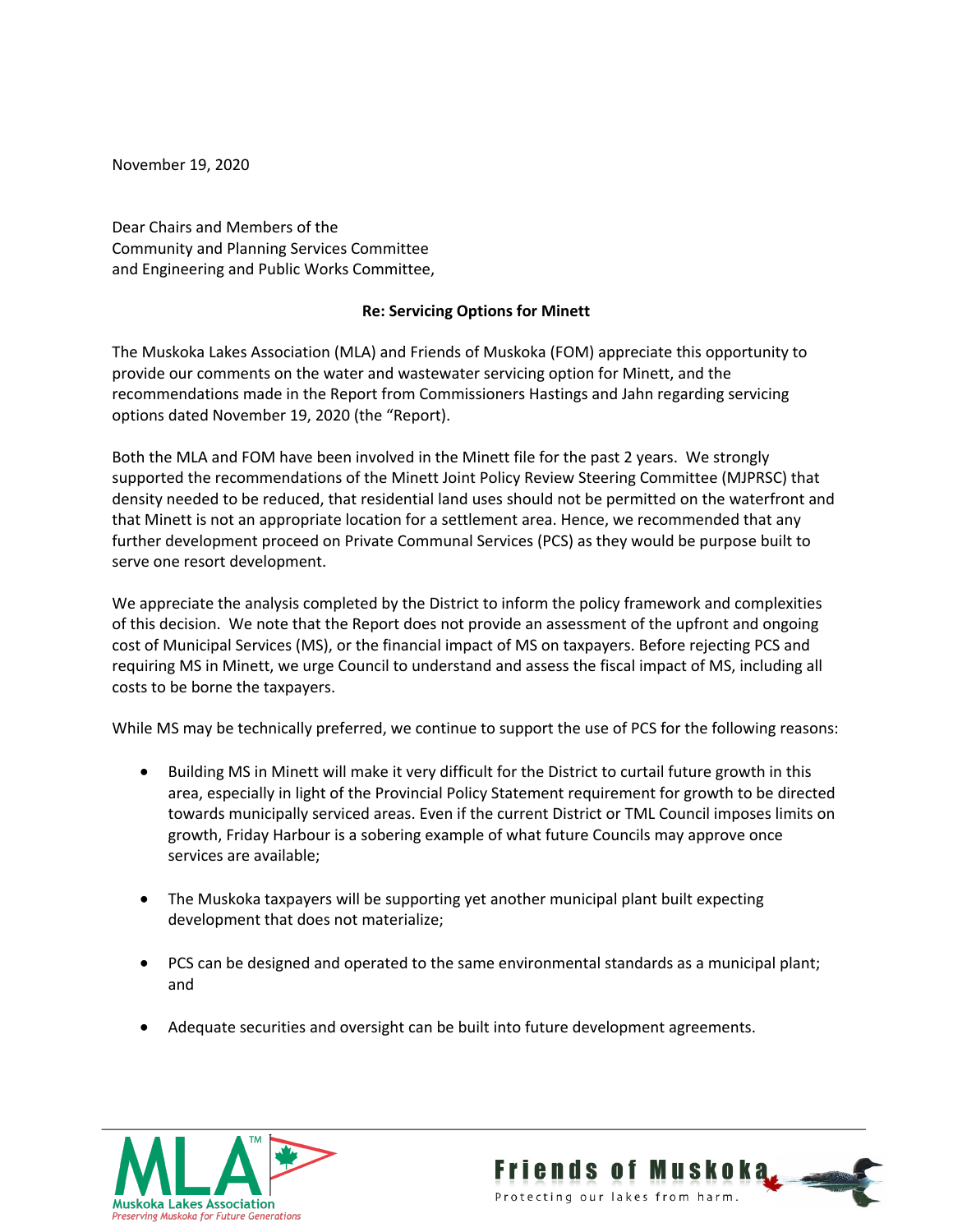We continue to object to the inclusion of residential development in Minett because:

- If residential development is permitted, it will require support services and infrastructure to be built, including improved roads, stores, schools, healthcare and ambulance services, and additional fire safety services. These already exist in other nearby settlement areas, including Port Carling and Bala, and it would be fiscally irresponsible to duplicate them in Minett.
- Recent studies delivered to the District by Altus Group and Hemson Consulting predict limited growth for resort accommodation or residential housing in TML.
- TML does not need another settlement area. There exists more than adequate excess capacity for projected growth in existing municipally serviced settlement areas and resort villages elsewhere in TML and the District. It would not make sense to create yet another set of potentially under-utilized municipal services, or burden taxpayers with the cost of maintaining them.
- Adding significantly to the supply of resort accommodation in the District will create a more competitive environment for the already struggling resorts elsewhere in TML and the District, including those in Huntsville and Gravenhurst.
- Prohibiting residential uses in Minett's waterfront commercial area will address the concerns raised in the Report regarding the risks of residential on PCS. As noted above, this was the recommendation of the MJPRSC after months of study and deliberation.
- Wallace Bay has a history of water quality concerns, as noted in the Report, and a recent boating impact study indicates that the amount of boat traffic already far exceeds safe boating standards. Targeting Minett as an area of residential growth will only serve to exacerbate these water quality and boating concerns.

If a decision is made to approve MS in Minett, we urge Council to include the following important restrictions to help reduce the risk of irresponsible residential growth:

- 1. The District Official Plan Amendment (OPA) should clearly explain the rationale for approving MS -- not to create another settlement or growth area, but to protect the environment and allow a mixed use area that includes some residential accommodation. Including this rationale in the OPA will help to defend against future expansion in Minett.
- 2. The OPA must contain clear and restrictive policies on residential development.
- 3. The MS should be built in phases, appropriately sized for the development in each phase. This will help prevent excess servicing capacity which is expensive to maintain and may encourage additional development.
- 4. Condominium units should be subject to the conditions recommended by the MJPRSC to ensure that condominium units remain commercial.